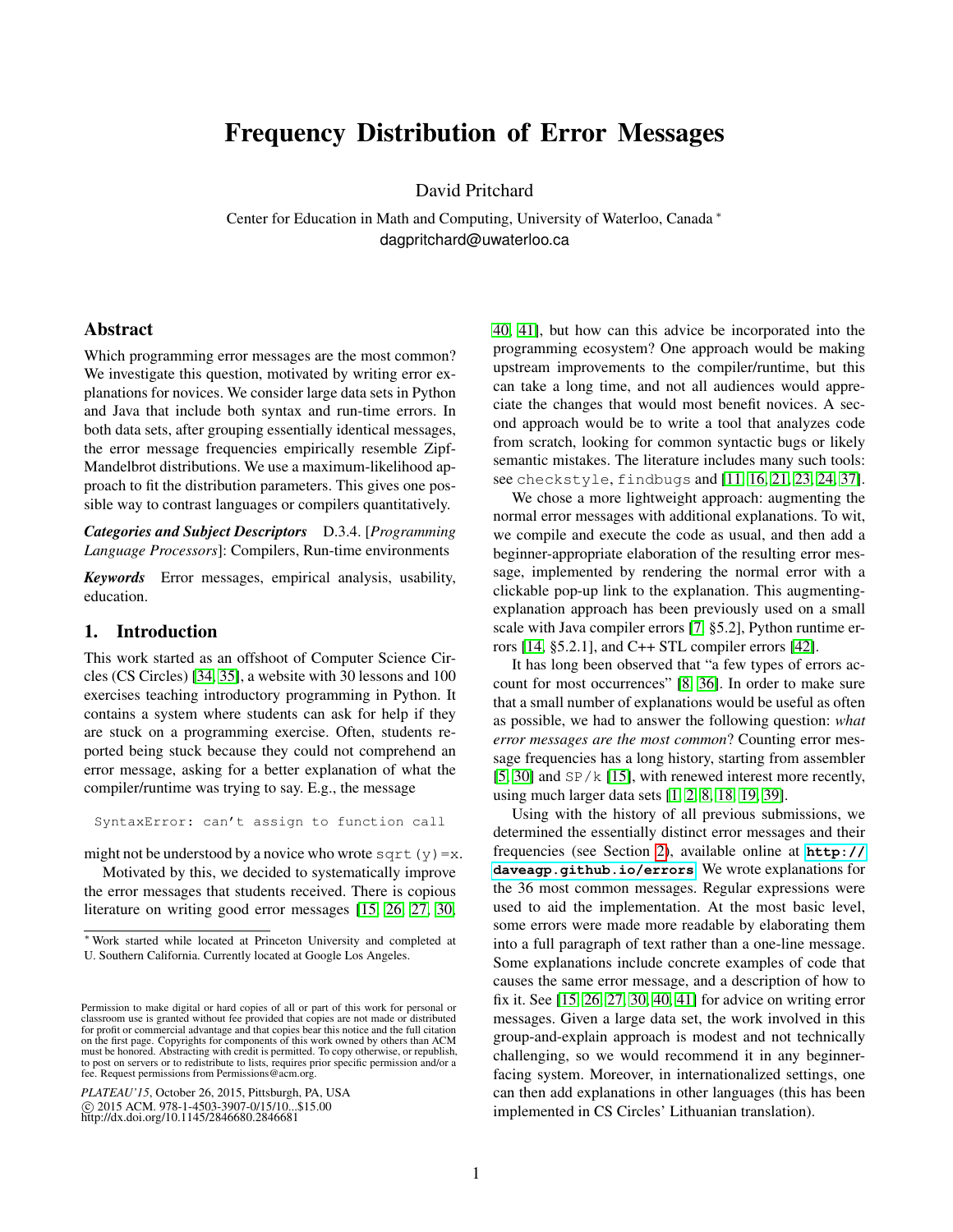This paper compares and contrasts the most common error messages in CS Circles with those in another programming language. The Blackbox project [\[2,](#page-6-11) [22\]](#page-6-14) is a large-scale data collection-and-sharing project using BlueJ, a Java programming environment oriented at beginners. We obtained the error messages from all recorded compilation and execution events, grouping and counting the essentially different messages like we did for the Python data set. Comparing the two data sets, we found that both error message frequency distributions resembled the same family of distributions, the Zipf-Mandelbrot distribution [\[25\]](#page-7-11). For these data sets, this means that for any integer  $k$ , the frequency of the  $k$ th most common error is approximately proportional to  $1/(k + t)$ <sup> $\gamma$ </sup> where t and  $\gamma$  are parameters of the data set. In order to determine the best values for these parameters, we propose using a simple maximum-likelihood approach.

#### <span id="page-1-2"></span>1.1 Discussion and Other Related Work

Orthogonal to purely quantitative analysis, a large body of work focuses on manual categorization of errors. This allows researchers to get more accurate results, and to precisely understand the psychological state of the user, rather than focus on the compiler-generated error messages themselves. Good reasons for doing this include that "A single error may, in different context, produce different diagnostic messages" and that "The same diagnostic message may be produced by entirely different and distinct errors," see [\[28\]](#page-7-12). This analysis also helps measure whether a compiler's error messages are appropriate (e.g., see [\[20,](#page-6-15) [36\]](#page-7-9)). This analysis is important for compiler designers, language designers and educational research, but it is not our focus.

The comparison of error message frequencies between different languages raises many interesting open-ended questions. Even within the same language, some compilers are significantly better or worse than others; see Brown's amusing crowdsourcing of Pascal error messages [\[3,](#page-6-16) [4\]](#page-6-17) as well as [\[32,](#page-7-13) [41\]](#page-7-6). One way to view different error message distributions is to imagine the extremes: the worst possible language would only ever say "?" without elaborating (this has been formally evaluated, see [\[40\]](#page-7-5)), while the best possible language would, like a human tutor, always give a perfectly adapted explanation. The exponent  $\gamma$  in our work is one way to measure where a language sits between these extremes. However, simpler measures such as entropy could also be used. Also, a single quantitative measure should not be treated as paramount without context. When comparing languages/compilers (e.g., [\[29\]](#page-7-14)), statistical fitness is less important than overall usability, including measures like time between errors and time to achieve user goals.

A notable alternative approach to improving student feedback based on large-scale data, rather than focusing on error messages, is the HelpMeOut system [\[13\]](#page-6-18), which uses a detailed repository of past student work sessions to find old errors similar to new ones and make suggestions of how to fix them.

To our knowledge, this paper is the first one to examine any link between programming error messages and statistical distributions. The special case  $t = 0$  of the Zipf-Mandelbrot distribution is known as the power law distribution. It arises empirically in data sets such as the frequency of distinct words in books, of links in webpages, and of citations in literature. Caveats apply here [\[6,](#page-6-19) [12,](#page-6-20) [31\]](#page-7-15), including: that generative explanations of how these distributions could arise are tenuous; that near-power-law data sets may be even closer still to other distributions; and that analyzing such data sets has common pitfalls like using linear regression. Another caveat for our work is that the distributions of error messages will depend on the nature of the users, and the kind of setting in which the work is collected. In our case, both data sets come from a very large, open project intended for beginners. We anticipate that a data set where students only work on a fixed set of exercises could be skewed in some way, but both BlueJ and the CS Circles "console" allow students to do any sort of open-ended programming.

See [\[33\]](#page-7-16) for discussion of power laws in runtime objectreference graphs of industry-scale computer programs.

# <span id="page-1-0"></span>2. Data Sets

Our first data set is the Python corpus from CS Circles. Amongst the first 1.6 million code submissions, about 640000 resulted in an error. Our second data set is the Java corpus from BlueJ Blackbox. We specifically considered the "compile" events, of which there were about 8 million, half of which produced an error, and the "invoke" events, of which there were about 5 million, about 260000 of which produced a syntax error and 180000 of which produced a run-time error. We did not include the codepad or unit test events, both of which are an order of magnitude smaller.

In both cases, following [\[32\]](#page-7-13), we only counted the first error message. This tends to be the most accurate error (since a syntax error can cause new valid parts of the program below to be reported as errors) and it is also the error that the programmer is most likely to pay attention to and fix first. Moreover, CS Circles only shows the first error message in its user interface; and even for a UI like BlueJ that shows multiple errors, beginner students often (by habit or by in-struction) fix only one at a time and then recompile/re-run.<sup>[1](#page-1-1)</sup>

After obtaining these raw data sets of hundreds of thousands of error messages, we had to count how many time each distinct message occurred. It is necessary to "sanitize" the data by removing parts that pertained to specifics of user code rather than the kind of error. For instance, NameError: name 'x' is not defined should be understood by our system to be essentially the same error as NameError:

<span id="page-1-1"></span><sup>&</sup>lt;sup>1</sup> It would not be invalid to investigate data sets where all errors are reported and counted, but a worry is that it might say more about the statistics of chain effects in syntax errors and less about the actual underlying bugs. Two other strategies, "count-all" and "count-distinct," are used in [\[39\]](#page-7-10), though their study participants were professionals and not novices.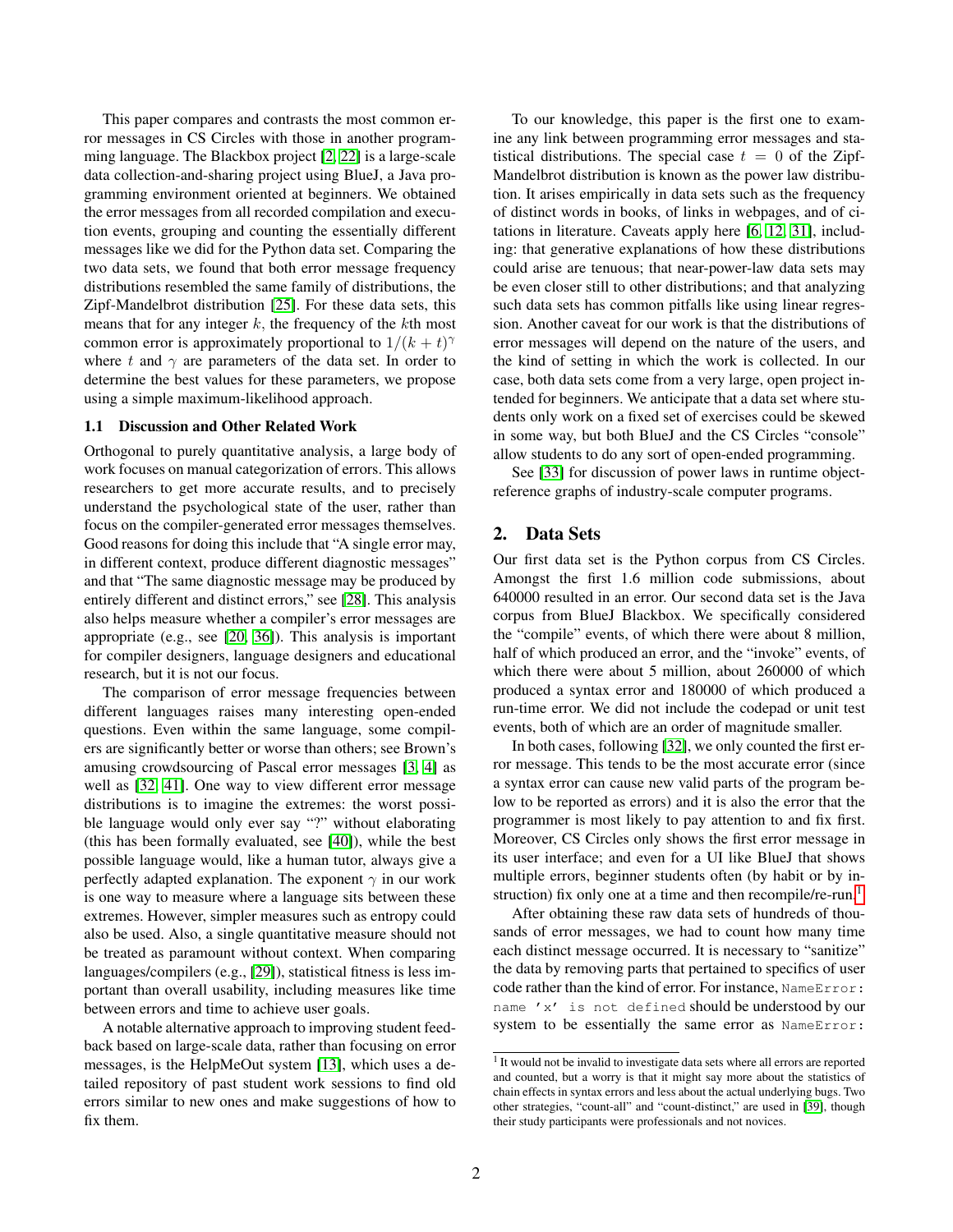name 'sum' is not defined so that the same explanation will appear in either case. The sanitization was an iterative process. Simple heuristics handled most cases correctly, and in total we needed about 20 sanitization rules for Python and 50 for Java, implemented using regular expressions.

There is a question of how far one should sanitize. Should these two error messages be considered the same?

```
RuntimeError: maximum recursion depth exceeded
  while getting the repr of a list
RuntimeError: maximum recursion depth exceeded
  while getting the repr of a tuple
```
Overall we tended to use fewer sanitization rules rather than more (considering the above to be different); a similar approach was used in [\[39\]](#page-7-10). Conceptually, to fix a single objective goal for sanitization, we imagined that each category should uniquely correspond to a single line of source code of the compiler/runtime where the error is first detected.

Another step in sanitization was to remove any non-English error messages, to avoid inadvertently seeing the same patterns repeated in multiple languages, which might affect the results. This was done by removing all messages with non-ASCII characters, and manual filtering.

#### <span id="page-2-1"></span>2.1 Overview of Data Sets

The Python data set yielded 309710 syntax errors and 333538 compile-time errors. The Java data set yielded 4002822 compile-time errors and 129650 run-time errors. Note that the Java data set has a much smaller proportion of run-time errors than Python (only about 3% rather than almost half). But to a degree, this difference is inherent in the language, since many errors that would occur at compiletype in Java's strict typing-and-scoping system are not encountered until run-time in Python.

After sanitization and grouping, the Python data set yielded 283 distinct error messages. Of these, 17 occurred exactly twice and 42 occurred only once (for example, ValueError: Format specifier missing precision and SyntaxError: can't assign to Ellipsis). The Java data set yielded 572 error messages in total; 65 occurred exactly twice and 127 occurred only once (for example, com.vmware.vim25.InvalidArgument and cannot create array with type arguments).

Errors are not completely parallel for both languages. For example, Java allows function overloading, i.e. two functions with distinct signatures but the same name. In Python, this must instead be implemented by a single function that takes different actions depending on the runtime number and type of its argument(s). It is the function's responsibility to generate the error message. It turns out that not all such functions generate identical messages and so the single Java error message no suitable method found corresponds to more than one distinct Python error message:

f argument must be a string or number, not T and f arg 1 must be a type or tuple of types.



<span id="page-2-0"></span>Figure 1. The two data sets for our study. The CS Circles data set is Python, while BlueJ is Java. The plots are log-log.

#### The 5 most common Python errors were:

```
179624 SyntaxError: invalid syntax
```
- 97186 NameError: name 'NAME' is not defined
- 76026 EOFError: EOF when reading a line 26097 SyntaxError: unexpected EOF while
- parsing 20758 IndentationError: unindent does not match any outer indentation level

#### The 5 most common Java errors were:

702102 cannot find symbol - variable NAME 407776 ';' expected 280874 cannot find symbol - method NAME 197213 cannot find symbol - class NAME 183908 incompatible types

We plot both data sets in Figure [1.](#page-2-0) The  $x$ -axis measures the rank of each error message (with 1 being the most frequent) and the  $y$ -axis measures the number of times each error occurred. Using a logarithmic scale is necessary for the changes in the y-axis to be visible, and we also use a logarithmic scale for the  $x$ -axis. Notice that both data sets give rise to similar distributions; in the rest of the paper we will try to describe them in a common framework.

#### 2.2 Notation

For any given data set, we will use  $N$  to denote the total number of errors logged, and  $M$  for the number of distinct error types. For example, the Python data set has  $N =$ 643248 and  $M = 283$ . Let  $F_k$  denote the number of times that the kth-most common error occurred, e.g.  $F_1 = 179624$ for Python. We will also write  $F_{\text{max}} := F_1$  as an alternate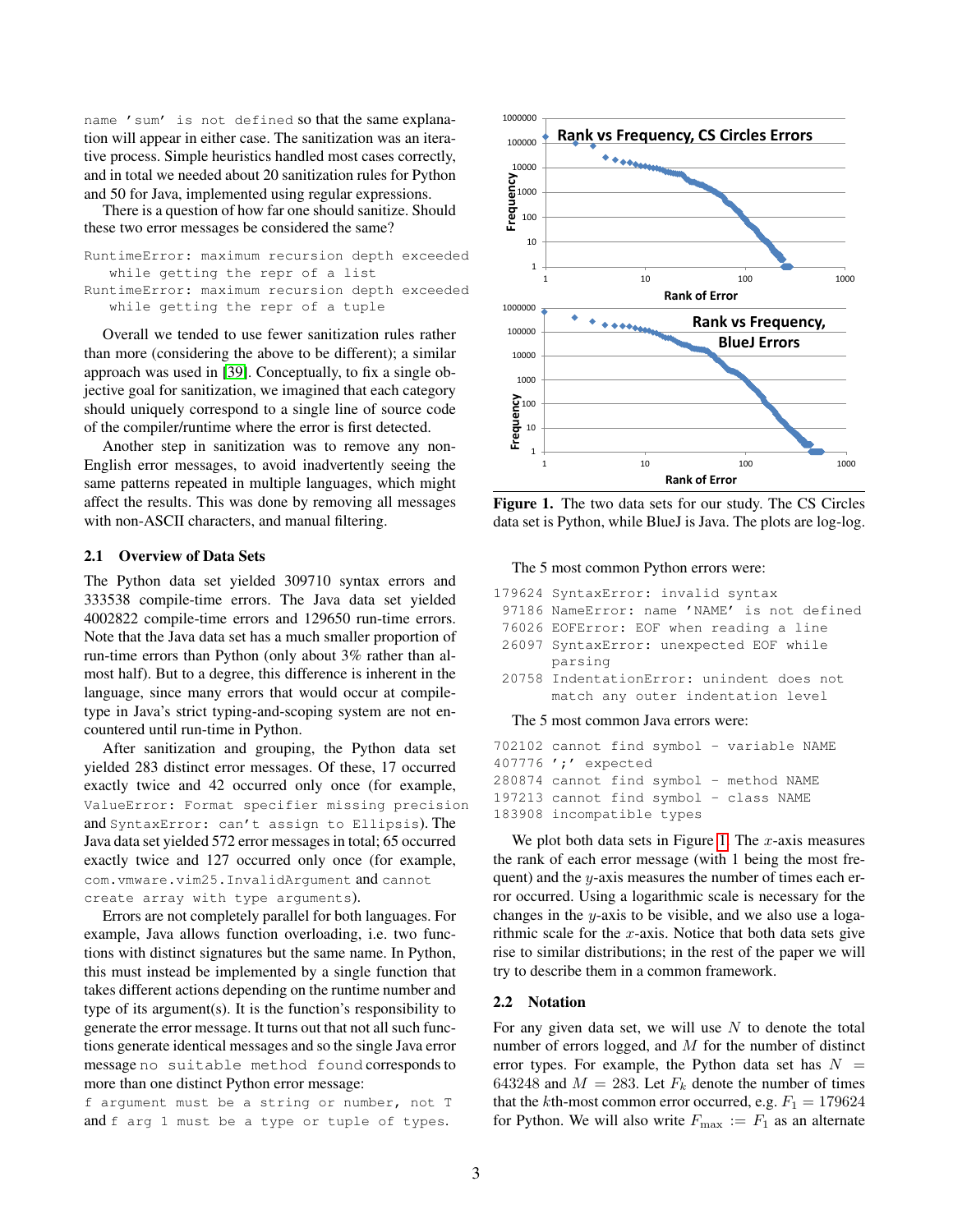| where $f$ is: |  |    |    |  |
|---------------|--|----|----|--|
| Python        |  | Q  | 10 |  |
| Java          |  | 01 |    |  |

<span id="page-3-0"></span>

| Table 1. Number of f-legomena in each data set. |  |
|-------------------------------------------------|--|
|-------------------------------------------------|--|

symbol for the same value, when we wish to emphasize that it is the maximum frequency. The smallest frequency  $F_M$ is 1 for both of our data sets. In lexicography, the items occurring just once are known as the *hapax legomena* of the corpus. An f*-legomenon* is any error message that appears exactly  $f$  times. We will use the symbol

 $\#F^{-1}(f)$ 

to denote the number of  $f$ -legomena. The first few counts of f-legomena in our data sets is listed in Table [1.](#page-3-0)

## 3. Power Law Distributions

When studying frequency counts of different objects, a discrete *power law* distribution is one in which the frequency  $F_k$  of the kth most common item is proportional to  $1/k^{\gamma}$ . As mentioned in the introduction, power law distributions provide good fits to many unrelated empirical distributions. A common example is that in the novel *Moby Dick*, the frequency of the kth-commonest word is approximately proportional to  $1/k^{1.05}$ . "Zipf's law" is sometimes used as a synonym for the discrete power law, but sometimes also refers to the special case  $F_k \propto 1/k$  where  $\gamma = 1$ . There is also a large body of work on continuous power laws, where one sorts items by some magnitude that takes on continuous values, and examines the relationship between rank and magnitude. See many examples of both types in [\[6\]](#page-6-19).

Note that sanitization of error messages is particularly important because of the fact that many natural languages follow power-law curves. If we did absolutely no sanitization, then our error message distributions would have significant aspects determined by the frequency distribution of variable names chosen by users, and finding a power law describing the latter would be less surprising, given that natural language is already known to exhibit power law behaviour.

We now turn to analyzing our data sets from the power law perspective. Do they approximately satisfy a power law? This did not appear to be the case: a power law, when plotted on a log-log scale, should give a straight line, but it is clear from Figure [1](#page-2-0) that this is not an accurate description of our data set.

#### <span id="page-3-2"></span>3.1 Zipf-Mandelbrot Distributions

There is a generalization of power law distributions called the *Zipf-Mandelbrot* family of distributions. These distributions are defined, using two parameters t and  $\gamma$ , by

$$
F_k \propto \frac{1}{(k+t)^{\gamma}}.
$$

Such a sequence should appear linear on a log-log plot provided that along the  $x$ -axis, we plot the logarithmic positions of  $(k + t)$  rather than of k. When we tested plotting these distributions in this modified way, for an appropriate value of t, we obtained a much more persuasive fit: in Figure [2,](#page-3-1) which has the shift  $t = 60$ , the points very nearly fall on a line. This shift was obtained by trial-and-error, and the line drawn in has slope  $-\gamma = -6.3$ . In the rest of the paper we aim to give a more principled way of estimating t and  $\gamma$ .

Is a Zipf-Mandelbrot distribution plausible? Here is one argument that, if we accept that power laws can arise in natural settings, that there is reason to suspect that Zipf-Mandelbrot laws can too. It is not meant to give an exhaustive explanation, just an argument for plausibility. Suppose we start with a power law, and then coalesce several items together. I.e., replace several distinct error messages with a single unified message having the sum of their frequencies. (In a list of English words, the analogy would be that a single word has multiple meanings.) The effects of this message-merging would be twofold: the resulting new message would be an outlier to the original power law curve; and the remaining data points, when plotted on a rankfrequency scale, would be shifted several positions to the left, i.e. they would follow a Zipf-Mandelbrot distribution instead of a power law distribution. This is indeed a plausible scenario for the Python data set! The most common error, SyntaxError: invalid syntax, is very generic. It can be obtained by writing two tokens in a row (such as forgetting a comma or quote marks), using an assignment statement in place of a conditional expression (such as using if  $a=b$ : instead of using  $==$ ), by mismatching parentheses, etc.

#### 3.2 Consequences of a Zipf-Mandelbrot model

What behaviour does a Zipf-Mandelbrot model predict? It postulates that there is some innate ordering of error messages, from most frequent to least frequent, so that the inherent probability  $F_{\ell}^*$  of the  $\ell$ th most frequent error message is proportional to  $(\ell + t)^{-\gamma}$ . The reason that we use the sub-



<span id="page-3-1"></span>Figure 2. The Python data set with the (pre-logarithmic) x-axis shifted by  $t = 60$ , and a straight line with slope  $-\gamma = -6.3$  that approximately fits most of the data.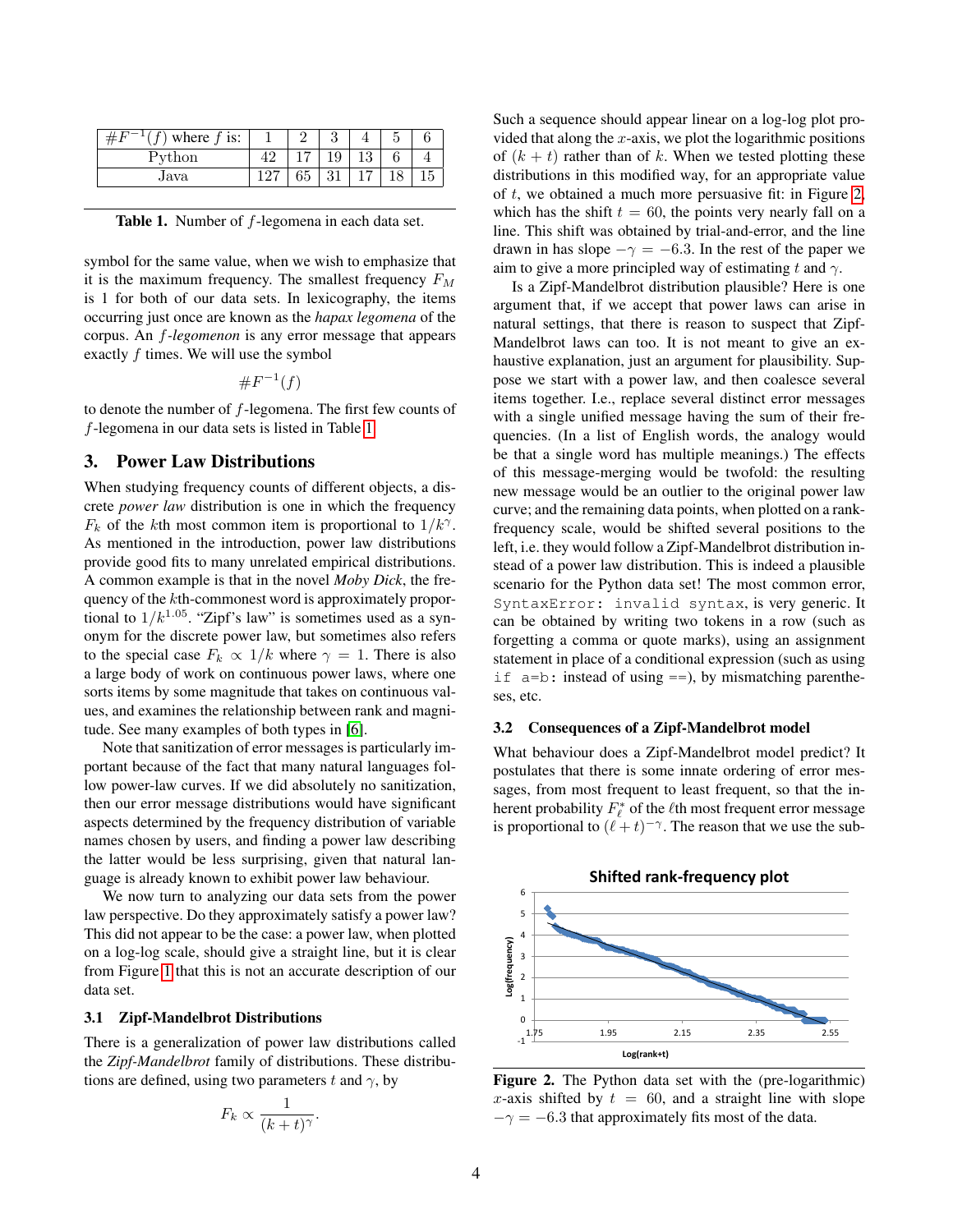script  $\ell$  here is that our concrete data set arrives via sampling from the inherent distribution. So like a sampling error, the observed ordering of messages from most to least frequent is not necessarily the exact same as the innate ordering.

An interesting aspect of this model is that it assumes  $F_{\ell}^* \propto (\ell + t)^{-\gamma}$  continues to hold for arbitrarily large  $\ell$ . Can this be plausible: is the total number of possible errors infinite? We will accept this as a reasonable hypothesis, which if not literally true, could continue long enough to be consistent with the size of any measured data set, for the following reason, using Python as an example. The most common errors we see are the ones in the Python core code (the syntax errors, and runtime errors from the "builtins"). Less frequently we start to see errors from Python modules, such ValueError: math domain error within the sqrt function of the math module. While this is the only module taught on the site, users have occasionally submitted code using other common modules like time, random and functools, each of which comes with its own specific errors. Moving on, there would be errors from rarelyused modules, then even after this, modules that users may with more or less frequency import (or copy in) themselves. For example, we observed a mainfile: error: must provide name of pdb file error caused by someone who copied in a Python program for use with the X-PLOR biomolecular structure determination software [\[38\]](#page-7-17). The same phenomenon happens in the Java data set. So errors with arbitrarily small inherent frequency are not unreasonable despite the finite size of the languages.

## 4. Analysis

To fit our data to a Zipf-Mandelbrot distribution, several approaches are possible. For power laws, the naive approach, using a least-squares fit to a linear log-log plot (c.f. Figure [2\)](#page-3-1) is known to introduce errors [\[12\]](#page-6-20). Rather, we will follow Newman [\[31\]](#page-7-15), who considered maximum likelihood estimation methods for power laws. Some work will be needed to extend this to Zipf-Mandelbrot distributions.

The method in [\[31\]](#page-7-15) involves a particular way of processing the data; let us mention the motivation. The direct approach to maximum likelihood estimation would be to determine the  $\gamma$  and t that maximize  $\prod_k (C/(k+t)^\gamma)^{F_k}$  where C is the normalizing constant with  $C \cdot \sum_{k=1}^{\infty} (k+t)^{-\gamma} = 1$ . Izsák [\[17\]](#page-6-21) suggests this. But trying this approach gives unsatisfactory results with any of our data sets — the curves produced fit the data very poorly except in the regime of  $F_1$ . The calculation goes wrong because it is too heavily biased by the highest-frequency errors. (For Zipf-Mandelbrot in particular, if the argument in Section [3.1](#page-3-2) were to be true, then it should be no surprise that fitting to  $F_1$  would be problematic, since  $F_1$  would be an outlier from the norm.) Also, the most likely fit entails that the innate order exactly matches the observed frequency-ordering of error messages [\[17\]](#page-6-21), which is itself unlikely.

## 4.1 Probabilities of Frequencies

This motivates the maximum likelihood method on frequencies [\[6,](#page-6-19) [31\]](#page-7-15). It starts by taking a different view of the data set. Using the Python data set as a concrete example, we imagine the frequency vector  $\mathbf{F} = (179624, 97186, \dots, 1, 1)$  itself as being an unordered set of M data points from a parameterized distribution — given a new error message, how frequent is it? This distribution-on-frequencies is a transformed version of the inherent distribution  $F^*$ , and also depends on the data set size. The goal, then, is to choose the parameters so as to maximize the likelihood of observing F.

The analysis in [\[6,](#page-6-19) [31\]](#page-7-15) primarily achieves rigor for continuous distributions. For discrete distributions, it turns out that the distribution-on-frequencies is actually given by another distribution which seems to have been first studied by Evert [\[9\]](#page-6-22). To describe it we recall the  $\Gamma$  function, which is the (shifted) analytic continuation of the factorial function, satisfying  $\Gamma(n) = (n-1)!$  at positive integer values and  $\Gamma(n) = (n-1)\Gamma(n-1)$  on its whole domain. The beta function, another standard function, is a continuous analogue of the binomial coefficient, defined by

$$
B(x, y) := \Gamma(x)\Gamma(y)/\Gamma(x+y).
$$

Then, finally, the *Evert distribution* is the frequency distribution, parameterized by one parameter  $\alpha$ , defined by

frequency of  $f \propto B(f + 1 - \alpha, \alpha)$ .

It is involved in our analysis for the following reason:

<span id="page-4-0"></span>Proposition 1. *Suppose that we draw samples from a discrete Zipf-Mandelbrot distribution with parameters* γ *and* t*. If the number of samples is large, then for all small* f*, the expected number of f-legomena is proportional to*  $B(f + 1 (\alpha, \alpha)$  *where*  $\alpha = 1 + 1/\gamma$ *.* 

Paraphrasing, this says that the distribution-on-frequencies for a discrete Zipf-Mandelbrot distribution is the Evert distribution. This result was obtained by Evert [\[9\]](#page-6-22) though he expressed it in terms of "type density functions." We reprove it in Appendix [A.](#page-7-18)

We remark that the proof of Proposition [1](#page-4-0) remains valid even if the discrete Zipf-Mandelbrot distribution is perturbed by altering some of the highest probabilities, which ensures that it is still valid even if outliers à la Section [3.1](#page-3-2) occur.

## 4.1.1 Remarks

In [\[6,](#page-6-19) [31\]](#page-7-15), the focus of the analysis is on continuous power law distributions, and for that, the analogue of Proposition [1](#page-4-0) is to use a simple power law with exponent  $\alpha$  instead of an Evert distribution. Though the Evert distribution is not mentioned in [\[31\]](#page-7-15), it is remarked that the another distribution, the Yule distribution, is an "an alternative and often more convenient form" of the discrete power law. These conveniences are mathematical in nature: the normalizing constant, expectation, variance, and moments of the Yule distribution have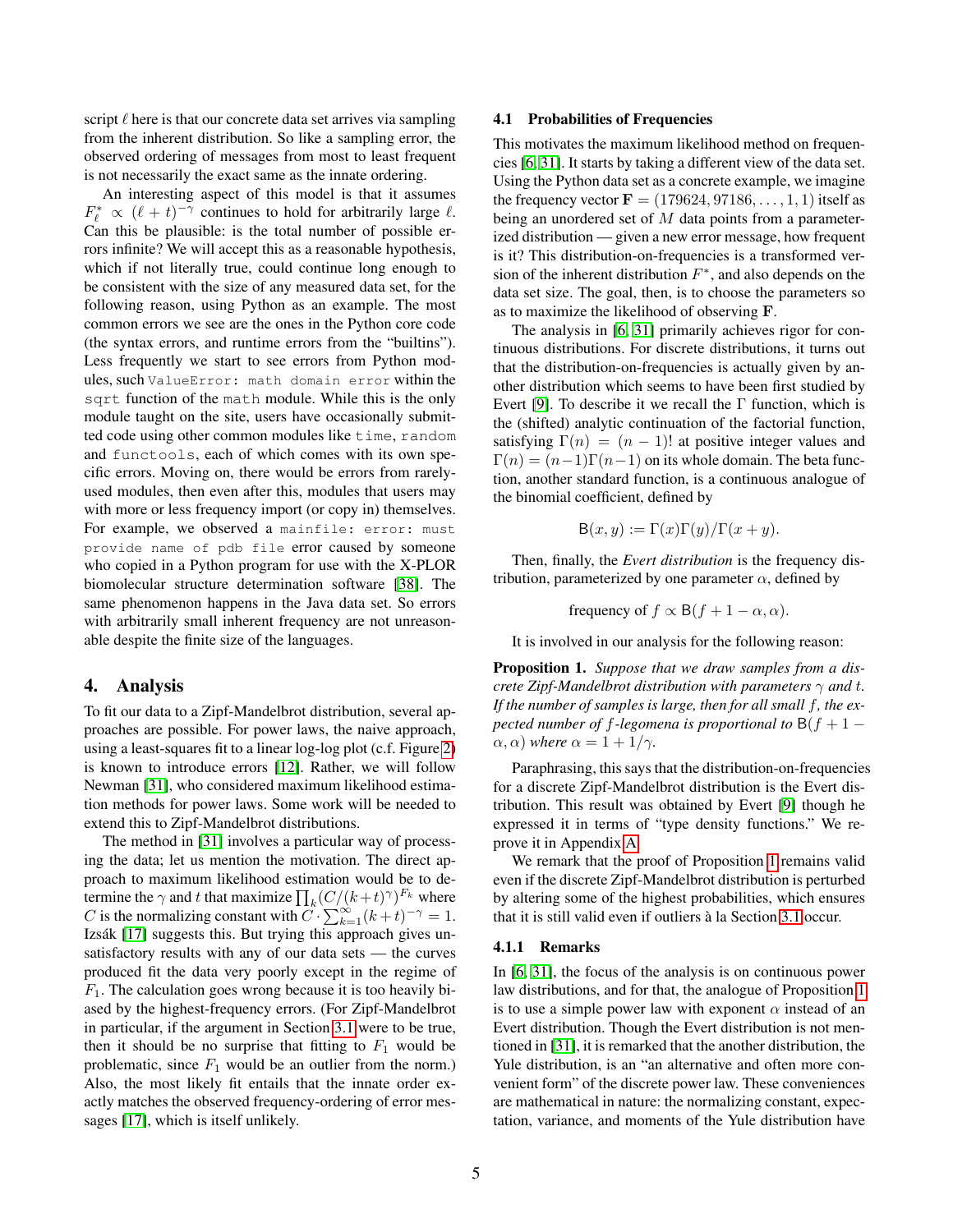nicer closed forms than a pure power law. (And it is reasonable to use in power law analysis because up to a scaling factor, the Yule distribution becomes a discrete power law in the limit.) These conveniences holds for the Evert distribution too, since Evert and Yule differ only by a shift. For instance, our fitting code utilizes the identity  $\sum_{f=1}^{F_{\rm max}} \mathsf{B}(f+1-\alpha,\alpha) =$  $B(2-\alpha,\alpha-1)-B(F_{\text{max}}+2-\alpha,\alpha-1).$ 

#### 4.2 Maximum Likelihood

The Evert distribution allows us to compute the most likely value of  $\alpha$  for the collection of frequencies **F**. Writing  $E_f^{\alpha}$ for B( $f + 1 - \alpha, \alpha$ ), and  $C^{\alpha}$  for the normalizing constant with  $C^{\alpha} \cdot \sum_{f=1}^{F_{\text{max}}} E_f^{\alpha} = 1$ , we seek the  $\alpha$  that maximizes

$$
\prod_{k=1}^M C^\alpha \cdot E_{F_k}^\alpha
$$

.

This can be determined numerically using binary search, using logarithms since the numbers involved are very small. Then we determine the parameter  $\gamma$  using  $\gamma = 1/(\alpha - 1)$ .

The only remaining issue is how to determine the value of the shift parameter  $t$  that has maximum likelihood. Propo-sition [1](#page-4-0) does not help since t plays no role in its conclusion. (The reason for this apparent paradox is that the approximation guarantee of Proposition [1](#page-4-0) is only valid for small frequencies.) Nonetheless, we can determine a value for  $t$  using some ideas from the analysis of the continuous case [\[6,](#page-6-19) [31\]](#page-7-15).<sup>[2](#page-5-0)</sup>

<span id="page-5-1"></span>**Proposition 2.** Let  $\alpha = 1 + 1/\gamma$ *. Suppose we draw a sample from the bounded continuous power-law distribution with exponent*  $-\alpha$  *and domain*  $(1, (\frac{t}{t+M+1})^{-\gamma})$ *. Then the* (M + 1)*-quantiles of this random variable are proportional to*  $(t + 1)^{-\gamma}, (t + 2)^{-\gamma}, \ldots, (t + M)^{-\gamma}$ . *Furthermore, the choice of* t *that maximizes the likelihood of observing* F *is*  $t = (M+1)/(F_{\text{max}}^{1/\gamma} - 1).$ 

The first conclusion says that a "typical" draw of  $M$ items from this continuous distribution-on-"frequencies" is a model for the Zipf-Mandelbrot distribution. The second conclusion gives us the rule that we use to compute  $t$  in our statistical fitting. We prove the proposition in Appendix [B.](#page-7-19)

# 5. Fitting the Data

In Evert's paper [\[9\]](#page-6-22), rather than using maximum-likelihood, he proposes estimating  $\alpha$  using a Chi-squared test on the first few  $\#F^{-1}(1), \#F^{-1}(2), \ldots$  values. This approach is implemented by the R library zipfR of Evert and Baroni [\[10\]](#page-6-23).

We fit our data sets to the Zipf-Mandelbrot family of distributions, using both the Chi-squared approach, and the maximum-likelihood method of Propositions [1](#page-4-0) and [2](#page-5-1) (implemented in Maple). The results of the fitting are shown in

|                       | Max. likelihood                                          | $\chi^2$ min. |
|-----------------------|----------------------------------------------------------|---------------|
| Java.                 | $\alpha = 1.216, t = 33.1 \mid \alpha = 1.225, t = 25.7$ |               |
| Python                | $\alpha = 1.165, t = 44.7 \mid \alpha = 1.143, t = 65.7$ |               |
| Python <sup>w/o</sup> | $\alpha = 1.131, t = 99.8 \mid \alpha = 1.133, t = 92.9$ |               |

<span id="page-5-3"></span>Table 2. Results of fitting our data sets to Zipf-Mandelbrot distributions with both methods. Python $w/\circ$  indicates the Python data set with the 3 commonest messages removed.





<span id="page-5-2"></span>Figure 3. Plot of the Python data set on shifted log-log axes, with shift  $t$  from maximum likelihood estimation. Red: observed frequencies; blue: Chi-squared fitted Zipf-Mandelbrot distribution; green: maximum likelihood fitted Zipf-Mandelbrot distribution.



<span id="page-5-4"></span>Figure 4. Plot of the Java data set, analogous to Figure [3.](#page-5-2)

Table [2.](#page-5-3) The fit for the Python data set improved greatly by treating the three most common errors as outliers (c.f. Figure [1\)](#page-2-0). In Figures [3](#page-5-2) and [4](#page-5-4) we show shifted log-log plots of the observed fits (the Python plot omits the outliers). For the Python-without-outliers data set, both methods give a good fit. For the Java data set, the maximum-likelihood method gives a significantly better fit than the Chi-squared method.

<span id="page-5-0"></span> $2$ The authors of [\[6,](#page-6-19) [31\]](#page-7-15) note that the continuous model reasonably resembles the discrete model when thinking about larger frequencies; the smallest continuous variables are the ones that would have to be distorted the most in order to become quantized. Thus, the inaccuracies of Proposition [2](#page-5-1) are complementary to those of Proposition [1.](#page-4-0)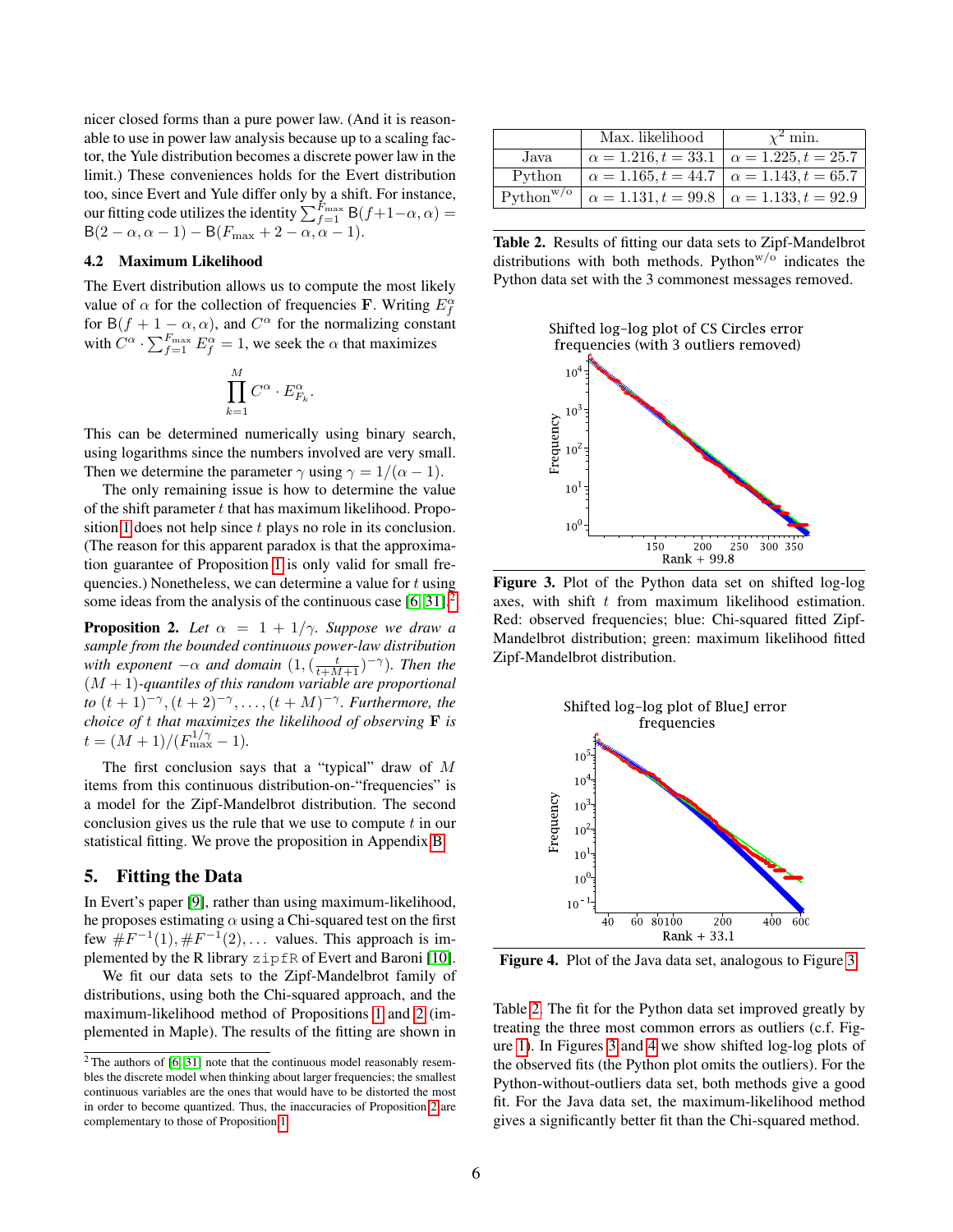# 6. Future Work

A few questions for future work are: (1) can the fit be replicated in other Java/Python systems? (2) what properties of the users or programming ecosystem affect the  $\alpha$  and t parameters? (3) do error messages in other languages follow a Zipf-Mandelbrot distibution?

In the context of the hypothetical extreme languages of Section [1.1,](#page-1-2) Python's smaller value of  $\alpha$  suggests that it tends to give more distinctive error messages. Is it actually giving more information in its errors? Could it alternatively be explained due to artefacts like the non-parallelism mentioned in Section [2.1?](#page-2-1)

It would be interesting to re-analyze the discrete data sets in [\[31\]](#page-7-15) using the Evert maximum likelihood method. This could be done for the data sets for word frequency, web hits, telephone calls, and citations, which are discrete distributions coming from a population that is large enough to be effectively infinite. It would be interesting to apply the Kolmogorov-Smirnov test suggested in [\[31\]](#page-7-15) to the Evert method, to be more rigorous in our approach.

From a more practical perspective, it would be not hard, and of a great potential benefit, to release a systematic data set of good beginner-friendly explanations of the top errors in different programming languages. Further work could try to quantify if this improves the ability of beginner students to program independently.

#### Acknowledgment

We thank the SIGCSE Special Projects committee, whose Summer 2013 grant for CS Circles provided funding when this work was initiated [\[35\]](#page-7-1), and the Blackbox project for their work on providing accessible huge data sets. We thank undergraduate assistants Ayomikun (George) Okeowo and Pallavi Koppol for their work on sanitizing and writing explanations. Thanks to Jurgis Pralgauskis for translating the Python explanations to Lithuanian. We also thank the PLATEAU referees for their helpful suggestions.

## References

- <span id="page-6-10"></span>[1] A. Altadmri and N. Brown. 37 million compilations: Investigating novice programming mistakes in large-scale student data. In *Proc. 46th SIGCSE*, pages 522–527. ACM, 2015.
- <span id="page-6-11"></span>[2] N. C. C. Brown, M. Kölling, D. McCall, and I. Utting. Blackbox: A large scale repository of novice programmers' activity. In *Proc. 45th SIGCSE*, pages 223–228, 2014.
- <span id="page-6-16"></span>[3] P. Brown. 'My system gives excellent error messages'—or does it? *Software: Practice and Experience*, 12(1):91–94, 1982.
- <span id="page-6-17"></span>[4] P. J. Brown. Error messages: the neglected area of the man/machine interface. *Comm. ACM*, 26(4):246–249, 1983.
- <span id="page-6-9"></span>[5] J. M. Chabert and T. Higginbotham. An investigation of novice programmer errors in IBM 370 (OS) assembly language. In *Proc. 14th ACM-SE Southeast Regional Conference*, pages 319–323, 1976.
- <span id="page-6-19"></span>[6] A. Clauset, C. R. Shalizi, and M. E. Newman. Power-law distributions in empirical data. *SIAM Review*, 51(4):661–703, 2009.
- <span id="page-6-6"></span>[7] N. J. Coull. *SNOOPIE: development of a learning support tool for novice programmers within a conceptual framework*. PhD thesis, University of St Andrews, 2008.
- <span id="page-6-8"></span>[8] P. Denny, A. Luxton-Reilly, and E. Tempero. All syntax errors are not equal. In *Proc. 17th ITiCSE*, pages 75–80, 2012.
- <span id="page-6-22"></span>[9] S. Evert. A simple LNRE model for random character sequences. In *Proc. 7th JADT*, 2004.
- <span id="page-6-23"></span>[10] S. Evert and M. Baroni. zipfR: Word frequency distributions in R. In *Proc. 45th Ann. Meeting ACL*, pages 29–32, 2007.
- <span id="page-6-1"></span>[11] T. Flowers, C. Carver, J. Jackson, et al. Empowering students and building confidence in novice programmers through Gauntlet. In *Proc. 34th FIE*, pages T3H 10–13, 2004.
- <span id="page-6-20"></span>[12] M. L. Goldstein, S. A. Morris, and G. G. Yen. Problems with fitting to the power-law distribution. *Euro. Phys. J. B-Condensed Matter & Complex Syst.*, 41(2):255–258, 2004.
- <span id="page-6-18"></span>[13] B. Hartmann, D. MacDougall, J. Brandt, and S. R. Klemmer. What would other programmers do: suggesting solutions to error messages. In *Proc. 28th SIGCHI*, pages 1019–1028, 2010.
- <span id="page-6-7"></span>[14] A. J. Hartz. *CAT-SOOP: A tool for automatic collection and assessment of homework exercises*. PhD thesis, Massachusetts Institute of Technology, 2012.
- <span id="page-6-0"></span>[15] J. J. Horning. What the compiler should tell the user. In Brauer, F.L. et al., editor, *Compiler Construction*, volume 21 of *Lecture Notes in Computer Science*, pages 525–548. 1974.
- <span id="page-6-2"></span>[16] M. Hristova, A. Misra, M. Rutter, and R. Mercuri. Identifying and correcting Java programming errors for introductory computer science students. *ACM SIGCSE Bulletin*, 35 (1):153–156, 2003.
- <span id="page-6-21"></span>[17] F. Izsák. Maximum likelihood estimation for constrained parameters of multinomial distributions — application to Zipf– Mandelbrot models. *Comp. statistics & data analysis*, 51(3): 1575–1583, 2006.
- <span id="page-6-12"></span>[18] J. Jackson, M. Cobb, and C. Carver. Identifying top Java errors for novice programmers. In *Proc. 35th FIE*, pages T4C 24–27, 2005.
- <span id="page-6-13"></span>[19] M. C. Jadud. A first look at novice compilation behaviour using BlueJ. *Comp. Sci. Ed.*, 15(1):25–40, 2005.
- <span id="page-6-15"></span>[20] W. L. Johnson. Understanding and debugging novice programs. *Artificial Intelligence*, 42(1):51–97, 1990.
- <span id="page-6-3"></span>[21] W. L. Johnson and E. Soloway. PROUST: Knowledge-based program understanding. *IEEE Transactions on Software Engineering*, SE-11(3):267–275, 1985.
- <span id="page-6-14"></span>[22] M. Kölling and I. Utting. Building an open, large-scale research data repository of initial programming student behaviour. In *Proc. 43rd SIGCSE*, pages 323–324, 2012.
- <span id="page-6-4"></span>[23] B. Lang. Teaching new programmers: a Java tool set as a student teaching aid. In *Proc. 1st PPPJ*, pages 95–100, 2002.
- <span id="page-6-5"></span>[24] B. S. Lerner, M. Flower, D. Grossman, and C. Chambers. Searching for type-error messages. *ACM SIGPLAN Notices*, 42(6):425–434, 2007.